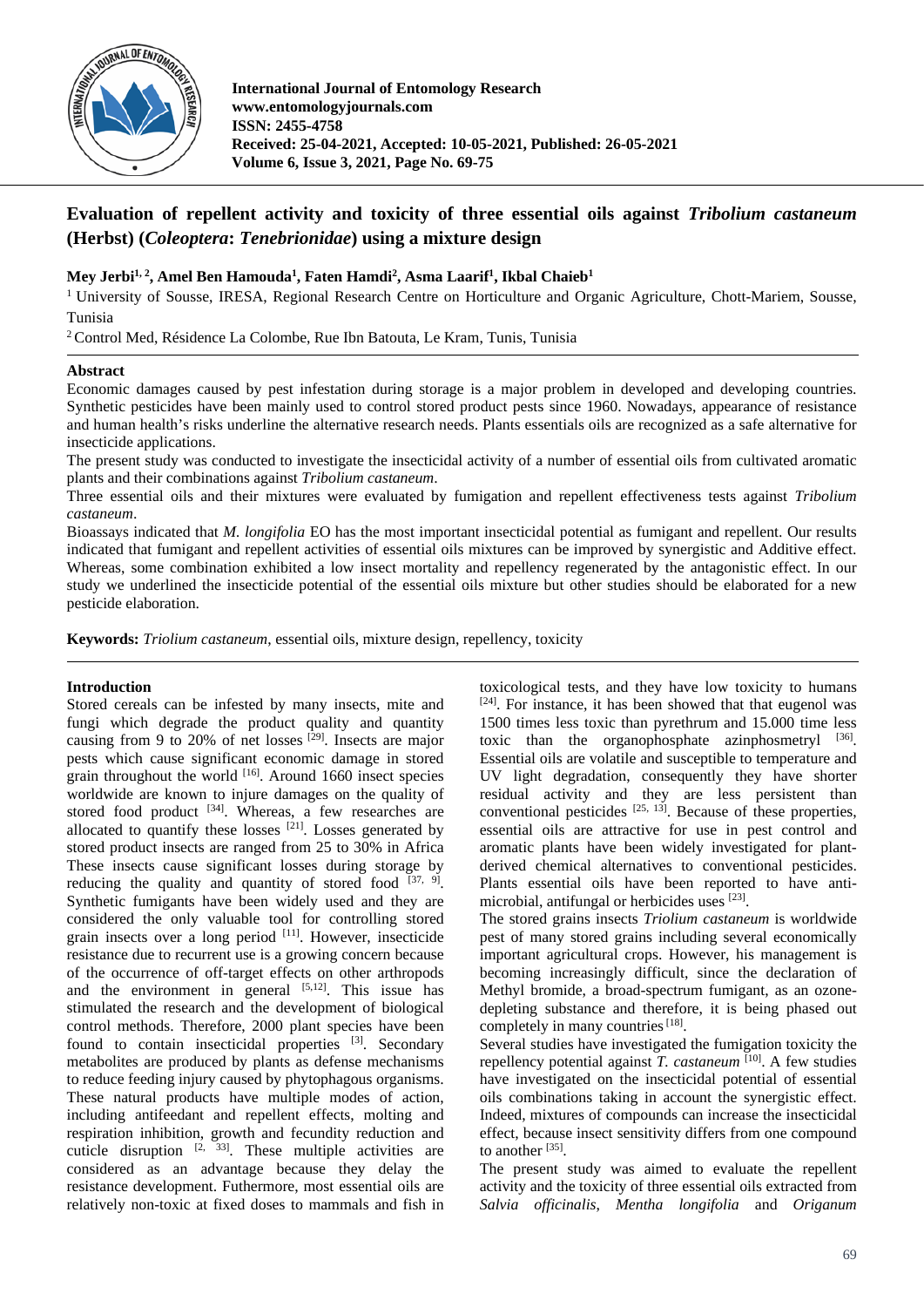*majorana*. Furthermore, the assessment of several combinations of the essential oils was performed to detect their interactive effects against the tested insect

### **Materials and Methods**

#### **1. Plant material and essential oil extraction**

Plants were collected from the region of Chott Meriem Tunisia (35 $\degree$  56' 17" N and 10 $\degree$  33' 18" E) during February 2019. We used the aerial part of *Salvia officinalis* (S) *Mentha longifolia* (M) and *Origanum majorana* (MA). Fresh leaves (1000 g) were mixed with 400 mL of distilled water and subjected to steam distillation using Clevenger apparatus (flask capacity 1000 mL, model TF-1000ml; TEFIC BIOTECH CO., Xi'an, PR China) at 100 °C for 4 h. The extracted oils were weighed and stored in dark sealed vials at 4 °C until used.

# **2. Insect rearing**

*Tribolium castaneum* adults were maintained on wheat flour. Colonies were reared in plastic jars at 26 °C and 60 % humidity in the dark. All experiments were carried out in a climate chamber under the same laboratory conditions.

#### **3. Bioassay of fumigant activity**

The fumigation test was divided into two bioassays: the first one was performed at various volume fractions of the EOs tested individually  $(M / S / O)$  and the second one was used to evaluate the synergism/ antagonism among the three EOs. For this later, seven test groups from different mixtures of essential oils were prepared in different proportion: three binary mixtures at 50%-50% of each essential oil (OS / MS / MO); three combinations at 66%-17%-17% of each essential oil (66M / 66S / 66O) and one combination at 33%-33%-33% of each essential oil (MSO 33). All combinations were performed for each of the three essential oils.

The fumigation test was carried out in a 40-mL glass vial, which contained a group of 10 insects. Whatman filter paper no. 1 circular discs (GE Healthcare Life Sciences, Little Chalfont, Buckinghamshire, UK) attached to the inside top of the container lid were impregnated with different doses of essential oils (25, 50, 100 and 200 μL/L) and vials were quickly closed. Percentage of mortality was determined 24 h after the treatment. Five replications of each concentration were tested.

#### **2.3 Bioassay for repellent activity**

Repellency degrees of the three essential oils and their mixtures against *T. castaneum* were evaluated using of the area preference method (29). Tested solutions were obtained by a dilution of 1, 2, and 4 μL of each essential oil or the mixture in 200 μL of acetone providing corresponding concentrations of 0.03, 0.06, and 0.12  $\mu$ L/cm<sup>2</sup>. Essential oil solutions in different doses were applied on 9-cm Whatman filter paper no. 1 circular discs cut in half. A volume of 0.2 mL of each essential oil solution was applied uniformly to a half filter paper and the second half was impregnated with the same volume of acetone using a micropipette (singlechannel mechanical micropipette (1000 μL, model DG1120; Labomoderne, Paris, France). Treated and control filter papers were dried for 5 min. Twenty unsexed adults aged seven days were placed at the centre of the filter paper disc and the number of insects on each half paper was counted after 30, 60 and 120 minutes of exposure.

Five replicates were set for each treatment. Repellency percentages (PR) for the four observations were calculated according to the formula:

PR= [(Nc-Nt)/(Nc+Nt)]\*100, where Nc and Nt were the number of insects in the negative control half and in the treated half, respectively.

### **Statistical Analysis**

The joint action of essential oil mixture was determined on the basis of probit analysis. The toxicity indices of different essential oils were lethal volume fractions causing 50 and 95 % mortality of exposed insects (LC50 and LC90). For the toxicity determination of essential oil mixtures, we used the synergistic ratio (SR) model (28):

# **Results and discussion**

#### **1. Fumigant activity**

Our data indicate that the highest yield (in %) was recorded in leaves of *M. longifolia* (1 %) compared to that of *S. officinalis* (0.57 %) and *O. majorana* (0.55 %).

Various biological activities have been reported for some species of Lamiacea family, such as antibacterial [17, 27], antifungal [8] and insecticidal properties [15, 22, 28]. In our study we revealed the toxicity of essential oils of three Lamiacea species: *M. longifolia S. officinalis*, *O. majorana* and their mixtures against *T. castaneum* (Fig.1). The fumigant bioassay indicated that EOs and their combinations showed interesting insecticidal activity against *T. castaneum*. For the individual essential oils, the highest toxic effect was significantly recorded for *M. longifolia* at all tested concentrations, followed by *S. officinalis* and the weakest was *O. majorana*. With a LC<sub>50</sub> of 26.45 µl/L and LC90 of 60.63 µl/L (Table 1), *M. longifolia* EO has a potential insecticidal effect. Within 24 hours, more than 50% of mortality was induced by *M. longifolia* EO on insects at the dose of 25 µl/L. Khani *et al* 2011<sup>[20]</sup> demonstrated a high toxicity of *M. longifolia* EO against *T. castaneum* with a  $LC_{50}$  value of 13.05 µl/L. Essential oil toxicity of *Mentha sp* EO has been also highlighted for their activities against various insects. For instance, Bosly, 2013 [7]. showed that *Mentha piperita* EO has a pupicidal and larvicidal efficacy against hosefly *Musca domestica* L.

Likewise, we revealed the potency of *M. longifolia* EO on *T. castaneum* even in combination with the tow other EOs. Along these lines, the rate of mortality was significantly higher when *S. officinalis* and *O. majorana* were mixed in equal percentages with *M. longifolia* at all tested concentrations (Fig.1). Their  $LC_{50}$  become lower than in individual EOs. They were 30.042 µl/L and 51.481 µl/L, respectively for MS and MO. Table 2 explains the increase of the severity of toxicity of *S. officinalis* and *O. majorana* in joint action with *M. longifolia* by synergistic effect at the fraction of 50% of each EO.

The second most toxic effect of individual EOs was caused by *S. officinalis* EO which present a LC<sub>50</sub> value of 145.8 µl/L*.* The insecticidal activity of *S. officinalis* against stored grains insects were reported in several studies [1, 6]. Ben khedher *et al*., 2017 [6] tested the EO of *S. officinalis* collected from the same location of our study against *T. castaneum*. It was reported that EO of *S. officinalis* exhibited an LC<sub>50</sub> value of 97.43  $\pm$  11.85 µl/L air. This difference on the  $LC_{50}$  values can be due to physiological state of plants and organs used for oil extraction.

*S. officinalis* EO expressed more its insecticidal activity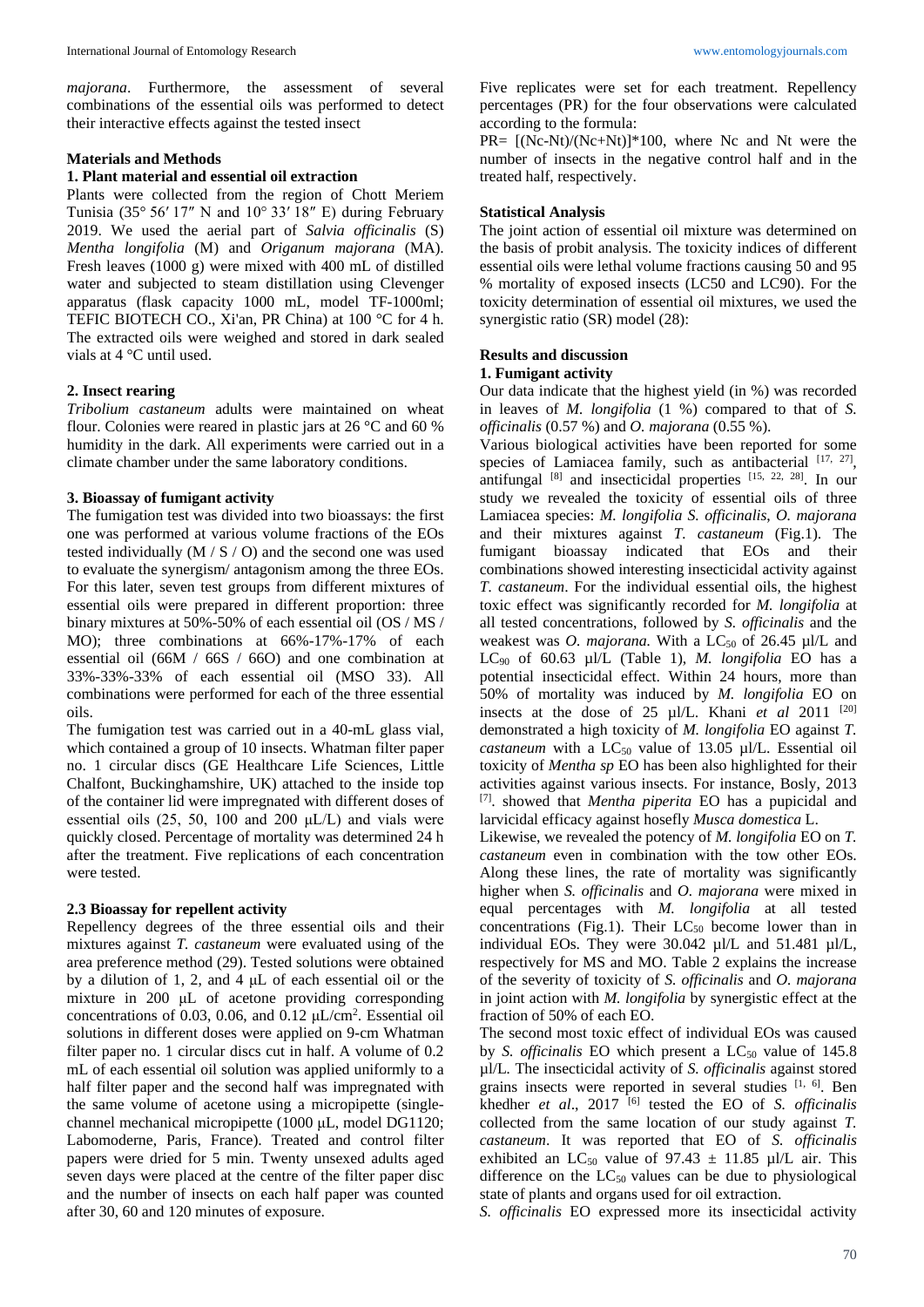when it was mixed with *M. longifolia* EO (Fig. 1). In fact,  $LC_{50}$  and  $LC_{90}$  of the mixture were lower than those of the EO itself (Table 2). In addition, all combination including *M. longifolia* whether binary or ternary has a synergistic effect on *S. officinalis* (Table 2).

*O. majorana* EO induced the lowest percentage of mortality on *T. castaneum* significantly at 100 and 200µl/L*.* The fumigation test did not show toxic effect at 25 µl/L. Moreover, the mortality did not exceed 40% at the highest concentration (200µl/L). Consequently, it required a dosage of 212.7 µl/L to kill 50% of insects after 24 h of exposure. The bioactivity of essential oils varied with insect pests and techniques. *O. majorana* EO provided greater efficacy against *Sitophilus granaries,* another insect pest of stored grains*.* Indeed, Demeter *et al*, 2021 [14]. showed that *O. majorana* EO can induce 97% of mortality on *Sitophilus granarius* when it was applicated on wheat.

It seems that the effect of this EO should be improved by its incorporation in a mixture of EOs. Thus, Figure 1 shows that the addition of either *M. longifolia* (MO) or *S. officinalis* (SO) increases significantly the insecticidal effect of *O. majorana* EO at the four tested concentrations. We notified also a decrease of 161.23  $\mu$ l/L in LC<sub>50</sub> and 202.16 µl/L in LC90 µl/L of *O. majorana* EO after addition of *M. longifolia* EO. A decrease of 103.41  $\mu$ I/L in LC<sub>50</sub> as found after addition of *S. officinalis* EO. As far as in ternary combination, a synergism was produced by the addition of *M. longifolia* whatever the proportion which composed the EO mixture (Table 2).

Regarding the binary mixtures, we revealed that the mixture of *M. longifolia* and *S. officinalis* EOs (MS) induced the greatest insecticidal effect followed by MO and SO mixtures with an LC<sub>50</sub> value of 30.04  $\mu$ l/L, 51.48  $\mu$ l/L and

109.30 µl/L, respectively. Insecticidal activity of EOs combinations was powered by the presence of *M. longifolia* which constantly induces synergistic effect (Table 2). Mixture with the proportion of 33% seems to have a promising insecticidal potential with low LC<sub>50</sub> value of 21.33 µl/L. Mortality induced by this combination reached 100% at 200 µl/L. Furthermore, the three EOs of this mixture exhibited a synergistic effect on *S. officinalis* and *O. majorana* and an additive effect on *M. longifolia* (Table 2).

Fig1 shows that the combinations of 66%-17%-17% of EOs exhibited similar effect at the four tested concentrations. Furthermore, they exhibited the lowest  $LC_{50}$  values (<20 µl/L). Such finding was confirmed by the synergistic effect of mixtures of these combinations (Table 2). We conclude that such combination is a complex mixture of molecules, which interfere together to lead to the synergism. The lethal effect of individual EOs can be added and generates an acute toxicity on *T. castaneum* adults (CL50 <20 µl/L), concentration which was lower than EOs used only, and the binary mixtures as well.

Differently, some combinations may curb the efficiency of individual EOs. In this context, the two binary combinations MS and MO at 50% show antagonistic effect on *M. longifolia* EO (Table 2). Antagonistic insecticidal activity of binary mixtures of EOs against other insect species was also examined [4].

In other cases, combinations remain ineffective toward individual EOs. Indeed, the binary combination SO was inefficient for both *S. officinalis* and *O. majorana* with an additive effect (Table 2). The ternary combinations MOS33 and 66S show an additive effect on *M. longifolia* EO (Table 2).



**Fig 1:** Percentage of mortality of *Tribolium castaneum* after 24h of exposure to various volume fractions of *M. longifolia*, *S. officinalis* and *O. majorana* essential oils and their mixtures.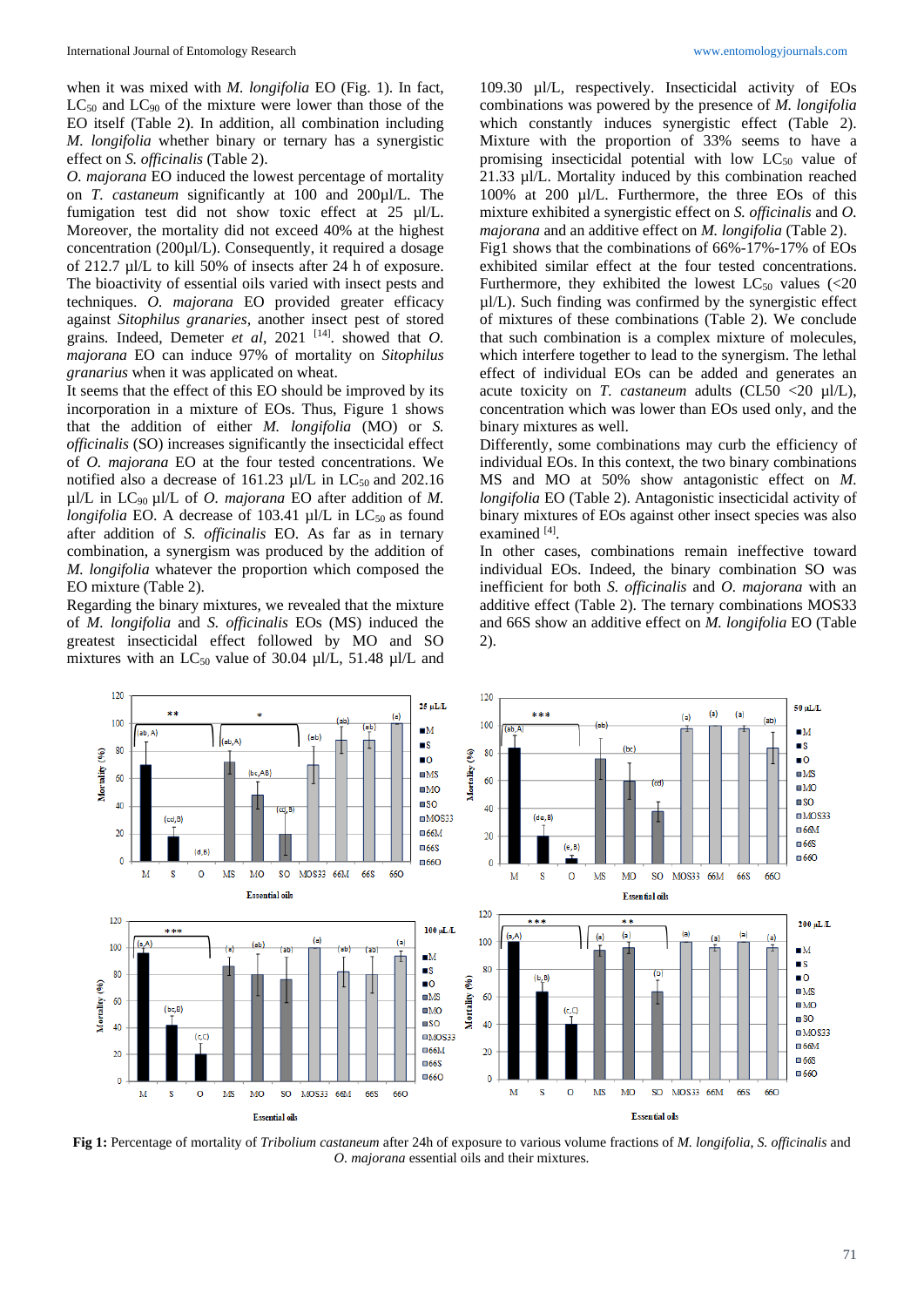**Table 1:** Median lethal dose (**LC50**) and 90% mortality (**LC90)** values of fumigant bioassay with *M. longifolia*, *S. officinalis* and *O. majorana* essential oils mixtures.

| <b>Oils and mixtures</b> | $LC_{50}$ ( $\mu L/L$ air) | $LC_{90}$ ( $\mu L/L$ air) | $\sim$   | $Slope \pm SE$     |
|--------------------------|----------------------------|----------------------------|----------|--------------------|
| M                        | 26.450                     | 60.634                     | 1871.998 | $-0.992 \pm 0.058$ |
|                          | 212.719                    | 332.920                    | 258.096  | $-2.268 \pm 0.077$ |
| S                        | 145.839                    | 282.992                    | 363.137  | $-1.363 \pm 0.047$ |
| $M-O(50,50%)$            | 51.481                     | 130.753                    | 1169.312 | $-0.832 \pm 0.045$ |
| $M-S(50,50\%)$           | 30.042                     | 123.240                    | 1201.902 | $-0.413 \pm 0.042$ |
| $S-O(50,50\%)$           | 109.300                    | 252.867                    | 1005.652 | $-0.976 \pm 0.042$ |
| M-O-S (33,33,33%)        | 21.336                     | 34.772                     | 477.042  | $-2.035\pm0.119$   |
| $M-O-S (66,17,17%)$      | 10.377                     | 101.861                    | 1625.919 | $-0.145 \pm 0.042$ |
| $O-M-S(66,17,17%)$       | 9.831                      | 88.308                     | 2997.871 | $-0.161 \pm 0.043$ |
| $S-M-O(66,17,17%)$       | 17.682                     | 81.301                     | 1739.934 | $-0.365 \pm 0.047$ |

Generally, insect sensivity differs from one compound to another consequently mixture of compounds can increase the insecticidal effect  $^{[35]}$ . In our study we expected, that EO combinations can have improve fumigant activity when we observed an increase of mortality. Whereas when individual EO has the most insecticidal potential, we can note an antagonistic effect by adding other essential oils. Positive or negative interactions between major components of the essential oil (alcoholic, phenolic, terpenic or ketonic compounds), minor components and biological activities can occur inducing increased or decreases insecticidal potential. Consequently, it is important to test combined effects of essential oils used as control tools against pests.

**Table 2:** Synergistic ratio (SR) of three combined essential oils against *Tribolium castaneum* adults after 24 h of exposure

| <b>Essential oils alone</b>        | <b>Combined oils</b>          | Combined LC50 (µL/L) | Synergistic ratio (SR) | <b>Effect</b> |
|------------------------------------|-------------------------------|----------------------|------------------------|---------------|
| Mentha Longifolia                  | M (100%)                      | 26.45                |                        |               |
|                                    | $M(50\%) + S(50\%)$           | 30.04                | 0.88                   | Antagonistic  |
|                                    | $M(50\%) + O(50\%)$           | 51.48                | 0.51                   | Antagonistic  |
| $\widehat{S}$                      | $M(33%) + S(33%) + O(33%)$    | 21.33                | 1.24                   | Additive      |
|                                    | $M(66%) + S(17%) + O(17%)$    | 10.37                | 2.55                   | Synergistic   |
|                                    | $M(17\%) + S(66\%) + O(17\%)$ | 17.68                | 1.49                   | Additive      |
|                                    | $M(17\%) + O(66\%) + S(17\%)$ | 9.83                 | 2.69                   | Synergistic   |
|                                    | S(100%)                       | 145.83               |                        |               |
|                                    | $S(50\%) + M(50\%)$           | 30.04                | 4.85                   | Synergistic   |
|                                    | $S(50\%) + O(50\%)$           | 109.3                | 1.33                   | Additive      |
|                                    | $S(33\%) + M(33\%) + O(33\%)$ | 21.33                | 6.83                   | Synergistic   |
| Salvia officinalis (S)             | $S(66\%) + M(17\%) + O(17\%)$ | 17.68                | 8.24                   | Synergistic   |
|                                    | $S(17\%) + M(66\%) + O(17\%)$ | 10.37                | 14.06                  | Synergistic   |
|                                    | $S(17\%) + O(66\%) + M(17\%)$ | 9.83                 | 14.83                  | Synergistic   |
| Origanum Majorana<br>$\widehat{O}$ | O(100%)                       | 212.71               |                        |               |
|                                    | $O(50\%) + M(50\%)$           | 51.48                | 4.13                   | Synergistic   |
|                                    | $O(50\%) + S(50\%)$           | 109.3                | 1.94                   | Additive      |
|                                    | $O(33\%) + M(33\%) + S(33\%)$ | 21.33                | 9.97                   | Synergistic   |
|                                    | $O(66\%) + M(17\%) + S(17\%)$ | 9.83                 | 21.63                  | Synergistic   |
|                                    | $O(17\%) + M(66\%) + S(17\%)$ | 10.37                | 20.51                  | Synergistic   |
|                                    | $O(17\%) + S(66\%) + M(17\%)$ | 17.68                | 12.03                  | Synergistic   |

# **Repellency**

Results of the repellency test of the essential oils of *M. longifolia*, *S. officinalis* and *O. majorana* and their mixtures against *T. castaneum* are shown in Table 3. *M. longifolia* EO was the most effective *Tribolium* repellent of the three individual EOs. It provided 30, 60 to 120 min of protection, depending on oil concentration. The percent of repellency varied between 48% (Class II) and 82% (Class V). Consequently *M. longifolia* EO exhibited the lowest  $RC_{50}$ and RC90 values among the three individual EOs (Table 4). The essential oil of *M. longifolia* strongly repelled the four beetle *Tribolium confusum* [31]. *M. longifolia* EO seems to be repplent even for mites [26].

*O. majorana* EO also showed strong repellent activity. The repellency induced by this EO reached the class IV after 2h of exposure for the highest concentration (Table 3). Our results show that in spite of the lowest toxicity of O. *majorana* EO it exhibited an insecticidal potential with his high repellency. Other studies showed that EO can have a high toxicity and exhibited a weak repellency (Talukder and Howse, 1993). Our results agree with studies done with O. *majorana* seeds EO showing the repellency of *T. confusum*   $(Class III)$ <sup>[19]</sup>.

When they were applied as a mixture of 50% of each EO, lower repellent efficacies were recorded. They were shown by higher  $RC_{50}$  and  $RC_{90}$  than those of the two individual EOs (Table 4). Moreover, the weakness of repellency was explained by the antagonistic interaction do to the mixture of the two EOs (Table 5). In this context, Pavela 2015 revelated that 74 of 435 binary combinations of aromatic compounds combinations showed a significant antagonistic effect. This data can be used in the development of new botanical insecticides based on essential oils (EOs) and particularly in the creation of formulations.

In the other hand, *S. officinalis* EO exhibited the weakest effect which doesn't exceed the class II even at high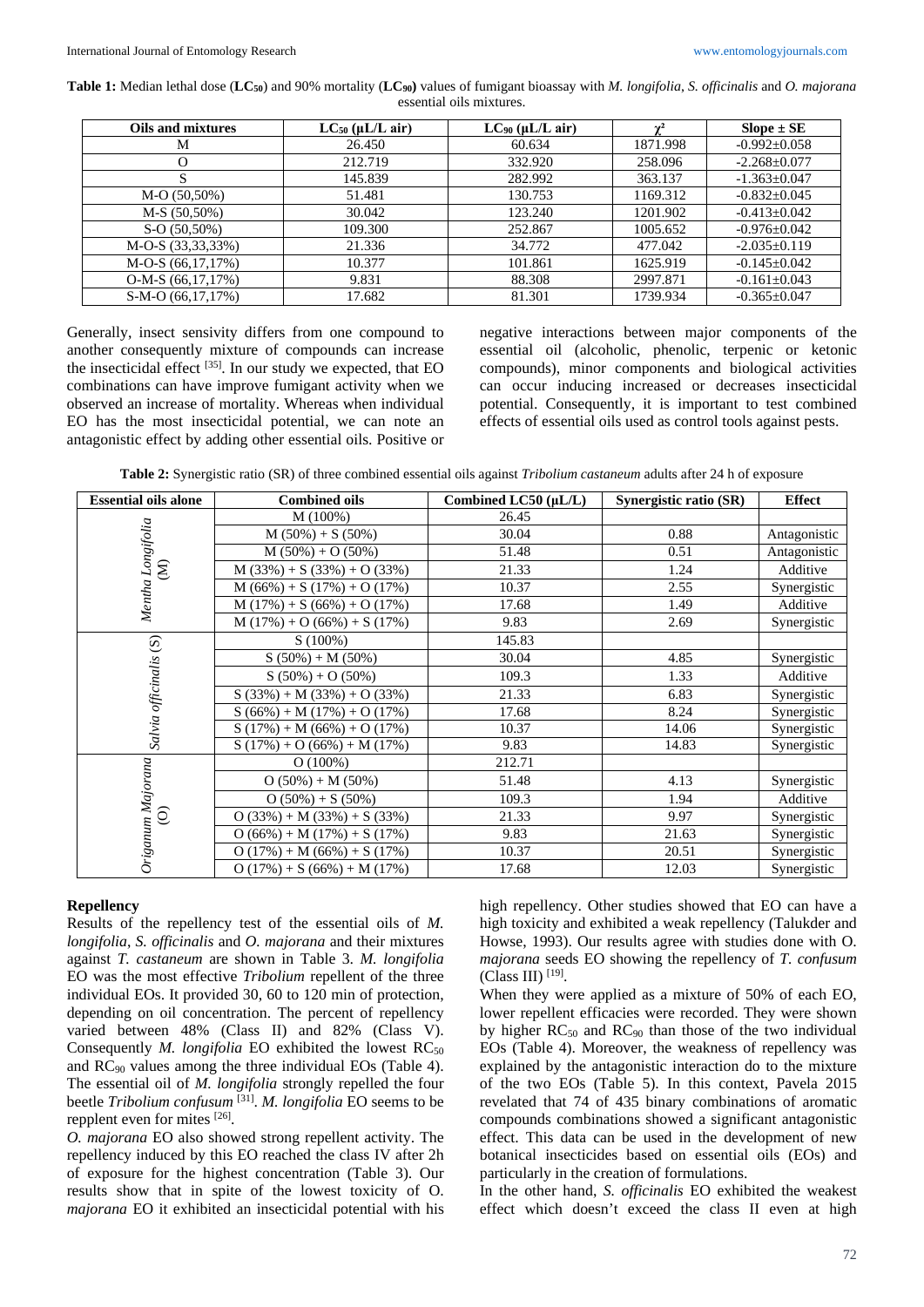concentration (Table 3). This effect was reflected also by great values of  $RC_{50}$  and  $RC_{90}$  with 0.096 $\mu$ l/cm<sup>2</sup> and 0.215μl/cm<sup>2</sup> , respectively, compared to the other individual EOs. Other study shows that *S. officinalis* EO repels *Trogoderma granarium* and his index of repellency belongs to the class III repulsive and IV repulsive. This repellency of essential oils of *S. officinalis aerial* parts was affected by diurnal variations <sup>[30]</sup>. Predatory mites seem to be more sensitive toward the repellency potential of *S. officinalis* EO [32].

The use of *S. officinalis* EO in ternary combinations with the other two EOs at the proportions of  $[S (33%) + M (33%) +$ O (33%)], [S (66%) + M (17%) + O (17%)] and [S (17%) +  $M(17%) + O(66%)$ ] could increase the protection of stored grains against *T. castaneum* adults compared to the

individual EO, potentiating the repellent effect with synergistic interaction (Table 4).

In binary mixtures, the combination *S. officinalis-O. majorana* at a composition of 50% reduced the *Tribolium*  attack from 52% to 86%. It caused a strong repellency of 50% and 90% of insect population at 0.052 μL/cm<sup>2</sup> and  $0.155$   $\mu$ L/cm<sup>2</sup>, respectively. This combination was considered the most potent compared to the other binary combinations. Whereas, the combination *M. longifolia*-*S. officinalis* expressed the weakest repellency which doesn't exceed 52% with  $RC_{50}$  and  $RC_{90}$  values of 0.074 and 0.178 μL/cm<sup>2</sup> , respectively. According to these results, we revealed that *S. officinalis* EO expressed a potent repellency, when combined with *O. majorana* EO. On the other hand, when mixed with *M. longifolia* EO it exhibited low effect.

**Table 3:** Percentage repellency (PR) after the four exposure times for essential oils and their mixture against *T. castaneum*.

|                                |                               | Repellent activity $(\% ) \pm SD/E$ ffect |                             |                             |  |
|--------------------------------|-------------------------------|-------------------------------------------|-----------------------------|-----------------------------|--|
| Concentration ( $\mu L/cm^2$ ) | <b>Essential oils</b>         | Time of exposure (min)                    |                             |                             |  |
|                                |                               | 30                                        | 60                          | 120                         |  |
|                                | M(100%)                       | $48 \pm 17.14 / \text{III}$               | $60\pm16.73/III$            | 72±10.19/IV                 |  |
|                                | $S(100\%)$                    | $30 \pm 18.16$ /II                        | $24 \pm 21.58$ /II          | $32 \pm 13.19$ /II          |  |
|                                | O(100%)                       | $30 \pm 16.43$ /II                        | $32 \pm 15.62 / \text{II}$  | 50±21.44/III                |  |
|                                | $M(50\%) + S(50\%)$           | $48 \pm 11.13/\text{III}$                 | $50 \pm 13.03 / \text{III}$ | $50 \pm 15.81 / \text{III}$ |  |
| 0.03                           | $M(50\%) + O(50\%)$           | $32 \pm 17.72$ /II                        | $44 \pm 14.35 / \text{III}$ | $42 \pm 15.93/\text{III}$   |  |
|                                | $S(50\%) + O(50\%)$           | 56±12.08/III                              | $52 \pm 18.27 / \text{III}$ | $54 \pm 8.12 / \text{III}$  |  |
|                                | $M(33\%) + S(33\%) + O(33\%)$ | $80 \pm 5.47$ /V                          | $68 \pm 9.69$ /IV           | 88±4.89/V                   |  |
|                                | $M(66\%) + S(17\%) + O(17\%)$ | 38±20.09/II                               | 38±15.29/II                 | 46±9.79/III                 |  |
|                                | $M(17\%) + S(66\%) + O(17\%)$ | $46 \pm 10.77 / \text{III}$               | $62\pm13.92$ /IV            | $68 \pm 18.27$ /IV          |  |
|                                | $M(17\%) + O(66\%) + S(17\%)$ | $78 \pm 6.63$ /IV                         | $80 \pm 7.07$ /IV           | $82 + 5.83/V$               |  |
|                                | M(100%)                       | 78±6.63/IV                                | $80 \pm 7.07$ /IV           | $82 + 5.83/V$               |  |
|                                | $S(100\%)$                    | $18 \pm 13.92$ /I                         | $12\pm 13.19$ /I            | $22 \pm 17.72$ /II          |  |
|                                | $O(100\%)$                    | $65 \pm 8.36$ /IV                         | $64\pm9.79$ /IV             | $70 \pm 6.32$ /IV           |  |
|                                | $M(50\%) + S(50\%)$           | $40 \pm 13.78$ /II                        | $42 \pm 13.19/\text{III}$   | $52 + 5.83 / \text{III}$    |  |
|                                | $M(50\%) + O(50\%)$           | $62 \pm 12.40$ /IV                        | $62 \pm 13.92$ /IV          | 66±12.88/IV                 |  |
| 0.06                           | $S(50\%) + O(50\%)$           | $66 \pm 11.22$ /IV                        | 76±5.09/IV                  | $86 \pm 7.48$ /V            |  |
|                                | $M(33\%) + S(33\%) + O(33\%)$ | $72 \pm 11.57$ /IV                        | $70 \pm 10.95$ /IV          | $68 \pm 11.57$ /IV          |  |
|                                | $M(66\%) + S(17\%) + O(17\%)$ | $34 \pm 15.03$ /II                        | $36 \pm 16.30$ /II          | $44 \pm 16.00 / \text{III}$ |  |
|                                | $M(17\%) + S(66\%) + O(17\%)$ | $78 + 6.63$ /IV                           | $80±7.07$ /IV               | $82 + 5.83/V$               |  |
|                                | $M(17\%) + O(66\%) + S(17\%)$ | $78 \pm 6.63$ /IV                         | $80\pm7.07$ /IV             | $82 \pm 5.83/V$             |  |
|                                | $M(100\%)$                    | $62{\pm}30.72$ /IV                        | $50 \pm 28.80 / \text{III}$ | $66 \pm 24.61$ /IV          |  |
|                                | $S(100\%)$                    | $36 \pm 16.61$ /II                        | $32 \pm 16.24$ /II          | $30 \pm 24.49$ /II          |  |
|                                | $O(100\%)$                    | $48 + 2.00 / \text{III}$                  | $60\pm3.16/III$             | $66{\pm}9.27$ /IV           |  |
|                                | $M(50\%) + S(50\%)$           | $26 \pm 20.88$ /II                        | $24 \pm 27.31/\text{II}$    | $44 \pm 19.64 / \text{III}$ |  |
| 0.12                           | $M(50\%) + O(50\%)$           | $58 \pm 8.00 /$ III                       | $60\pm8.36/III$             | $66±4.00$ /IV               |  |
|                                | $S(50\%) + O(50\%)$           | $52 \pm 12.00 / \text{III}$               | $\frac{1}{22}$ ±19.59/III   | $62 \pm 13.92$ /IV          |  |
|                                | $M(33\%) + S(33\%) + O(33\%)$ | $72 \pm 11.13$ /IV                        | 76±9.27/IV                  | 86±7.48/V                   |  |
|                                | $M(66\%) + S(17\%) + O(17\%)$ | $38 \pm 5.83/\text{II}$                   | $54 \pm 8.12 / \text{III}$  | 54±14.69/III                |  |
|                                | $M(17\%) + S(66\%) + O(17\%)$ | $62\pm30.72$ /IV                          | $50+28.80/III$              | $66 \pm 24.61$ /IV          |  |
|                                | $M(17\%) + O(66\%) + S(17\%)$ | $62\pm30.72$ /IV                          | $50 \pm 28.80 / \text{III}$ | $66 \pm 24.61$ /IV          |  |

**Table 4:** Median repellent concentration (RC50) and 90 % repellency (RC90) values of *Mentha longifolia, Salvia officinalis* and *Origanum majorana* essential oils and their mixtures after 2h of exposure.

| <b>Oils and mixtures</b>      | $RC_{50}$ ( $\mu L/cm^2$ ) | $RC_{90}$ ( $\mu L/cm^2$ ) | $Slope \pm SE$     | $\gamma^2$ | df |
|-------------------------------|----------------------------|----------------------------|--------------------|------------|----|
| $M(100\%)$                    | 0.033                      | 0.086                      | $-0.804\pm0.053$   | 898.214    | 17 |
| $S(100\%)$                    | 0.096                      | 0.215                      | $-1.035\pm0.055$   | 468.680    | 14 |
| $O(100\%)$                    | 0.054                      | 0.157                      | $-0.677 \pm 0.049$ | 693.713    | 17 |
| $M(50\%) + S(50\%)$           | 0.074                      | 0.178                      | $-0.906 \pm 0.050$ | 649.079    | 17 |
| $M(50\%) + O(50\%)$           | 0.062                      | 0.158                      | $-0.838 \pm 0.051$ | 542.068    | 17 |
| $S(50\%) + O(50\%)$           | 0.052                      | 0.155                      | $-0.648 \pm 0.048$ | 873.692    | 18 |
| $M(33\%) + S(33\%) + O(33\%)$ | 0.033                      | 0.106                      | $-0.567 \pm 0.048$ | 892.238    | 18 |
| $M(66\%) + S(17\%) + O(17\%)$ | 0.090                      | 0.211                      | $-0.957+0.050$     | 730.371    | 18 |
| $M(17%) + S(66%) + O(17%)$    | 0.035                      | 0.087                      | $-0.854\pm0.053$   | 1038.011   | 17 |
| $M(17\%) + O(66\%) + S(17\%)$ | 0.029                      | 0.084                      | $-0.685 \pm 0.052$ | 983.666    | 17 |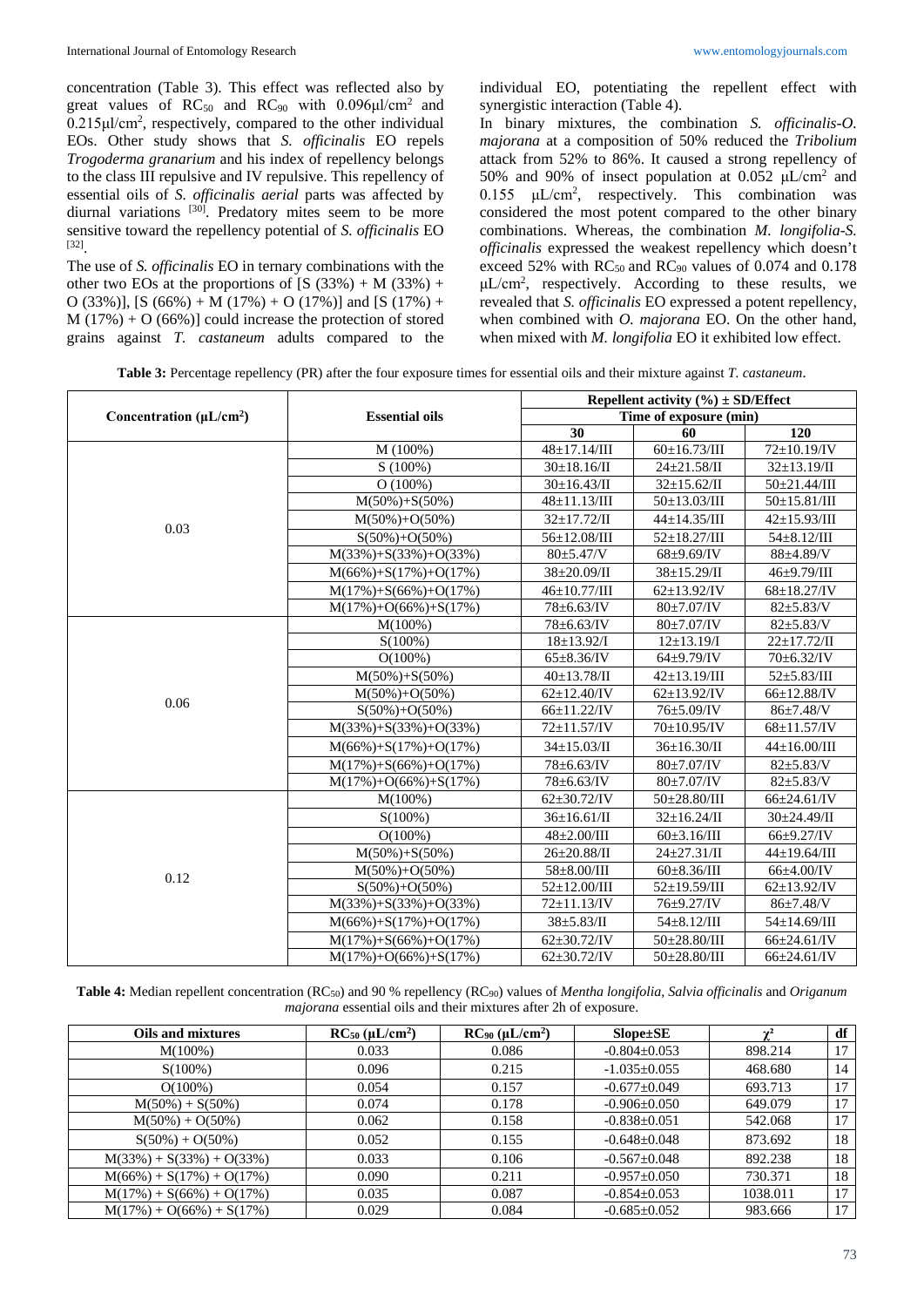|  | <b>Table 5:</b> Synergistic ratio (SR) of three combined essential oils against <i>Tribolium castaneum</i> adults after 2 h of exposure |
|--|-----------------------------------------------------------------------------------------------------------------------------------------|
|  |                                                                                                                                         |

| <b>Essential oils alone</b> | <b>Combined oils</b>          | Combined RC50 $(\mu L/L)$ | Synergistic ratio (SR) | <b>Effect</b> |
|-----------------------------|-------------------------------|---------------------------|------------------------|---------------|
|                             | M(100%)                       | 0.033                     |                        |               |
|                             | $M(50\%) + S(50\%)$           | 0.074                     | 0.44                   | Antagonistic  |
|                             | $M(50\%) + O(50\%)$           | 0.062                     | 0.53                   | Antagonistic  |
|                             | $M(33%) + S(33%) + O(33%)$    | 0.033                     |                        | Additive      |
| Mentha Longifolia           | $M(66\%) + S(17\%) + O(17\%)$ | 0.09                      | 0.36                   | Antagonistic  |
| (M)                         | $M(17\%) + S(66\%) + O(17\%)$ | 0.035                     | 0.94                   | Antagonistic  |
|                             | $M(17%) + O(66%) + S(17%)$    | 0.029                     | 1.13                   | Additive      |
|                             | $S(100\%)$                    | 0.096                     |                        |               |
|                             | $S(50\%) + M(50\%)$           | 0.074                     | 1.29                   | Additive      |
|                             | $S(50\%) + O(50\%)$           | 0.052                     | 1.84                   | Additive      |
|                             | $S(33\%) + M(33\%) + O(33\%)$ | 0.033                     | 2.90                   | Synergistic   |
| Salvia officinalis<br>(S)   | $S(66\%) + M(17\%) + O(17\%)$ | 0.035                     | 2.74                   | Synergistic   |
|                             | $S(17\%) + M(66\%) + O(17\%)$ | 0.09                      | 1.06                   | Additive      |
|                             | $S(17\%) + O(66\%) + M(17\%)$ | 0.029                     | 3.31                   | Synergistic   |
|                             | O(100%)                       | 0.054                     |                        |               |
| Origanum Majorana<br>(0)    | $O(50\%) + M(50\%)$           | 0.062                     | 0.87                   | Antagonistic  |
|                             | $O(50\%) + S(50\%)$           | 0.052                     | 1.03                   | Additive      |
|                             | $O(33\%) + M(33\%) + S(33\%)$ | 0.033                     | 1.63                   | Additive      |
|                             | $O(66\%) + M(17\%) + S(17\%)$ | 0.029                     | 1.86                   | Additive      |
|                             | $O(17\%) + M(66\%) + S(17\%)$ | 0.09                      | 0.6                    | Antagonistic  |
|                             | $O(17\%) + S(66\%) + M(17\%)$ | 0.035                     | 1.54                   | Additive      |

Synergic, additive or antagonist effects were observed in antibacterial activity.

#### **Conclusion**

In our study we underlined the insecticide potential of the essential oils mixture but other studies should be elaborated for a new pesticide elaboration. It is essential to focus on mammal toxicity and price to elaborate the perspective of the utilization of essential oils in an industrial context.

Therefore, when essential oils are used for repellency, their high volatility decreases the times of protection. To improve the efficiency of this natural product we can elaborated mixture with fixative materials.

#### **Acknowledgements**

This study was supported by a MOBIDOC fellowship from the Tunisian Ministry of Higher Education and Scientific Research, funded by the EU through the EMORI program and managed by the ANPR.

# **References**

- 1. Abdellaoui K, Miladi M, Boughattas I, Acheuk F, Chaira N, Ben Halima-Kamel M. Chemical composition, toxicity and acetylcholinesterase inhibitory activity of *Salvia officinalis* essential oils against *Tribolium confusum*. Journal of Entomology and Zoology Studies,2017:5(4):1761-1768.
- 2. Attia S, Grissa KL, Lognay G, Heuskin S, Mailleux AC and Hance T, Chemical composition and acaricidal properties of *Deverra scoparia* essential oil (Araliales: Apiaceae) and blends of its major constituents against *Tetranychus urticae* (Acari: Tetranychidae). Journal of Economic Entomology,2011:104:1220-1228.
- 3. Balandrin MF, Klocke JA, Wurtele ES, Bollinger WH. Natural plant chemicals: sources of industrial and medicinal materials*.* Science,1985:228(4704):1154- 1160.
- 4. Benelli G, Pavela R, Canale A, Cianfaglione K, Ciaschetti G, Conti F. Acute larvicidal toxicity of five essential oils *(Pinus nigra*, *Hyssopus officinalis*, *Satureja montana*, *Aloysia citrodora* and *Pelargonium graveolens*) against the filariasis vector *Culex*

*quinquefasciatus*: Synergistic and antagonistic effects. Parasitol Int,2017:66(2):166-71.

- 5. Benhalimaa H, Chaudhryb MQ, Millsb K.A, Priceb N.R. Phosphine resistance in stored-product insects collected from various grain storage facilities in Morocco. Journal of Stored Products Research,2004:40: 241-249.
- 6. Ben Khedher MR, Ben Khedher S, Chaeib I, Tounsi S, Hammami M. Chemical composition and biological activities of *Salvia Officinalis* essential oil from Tunisia. EXCLI Journal,2017:16: 1611-2156.
- 7. Bosly AH. Evaluation of insecticidal activities of Mentha piperta and Lavandula angustifolia essential oil against house fly, Musca domestica L. (Diptera: Muscidae). Journal of Entomology and Nematology,2013:5(4):50-54.
- 8. Bouchra C, Achouri M, Hassani LI, Hamamouchi M. Chemical composition and antifungal activity of essential oils of seven Moroccan Labiatae against<br> *Rotrytis cinerea* Pers. Fr. Journal of *Botrytis cinerea* Pers. Fr. Journal of Ethnopharmacology,2003:89(1):165-169.
- 9. Bounechada M, Arab R. Effet insecticide des plantes *Melia azedarach* L. et *Peganum harmala* L. sur *Tribolium castaneum* Herbst (*Coleoptera*: *Tenebrionidae*). Agronomie,2011:1:1-4.
- 10. Chaieb I, Ben Hamouda A, Tayeb W, Zarrad K, Bouslema T, Laarif A. The Tunisian *Artemisia* oil for reducing contamination of stored cereals by *Tribolium castaneum*. Food technology and biotechnology,2018:2: 247-256.
- 11. Chaudhry MQ. Phosphine resistance: a growing threat to an ideal fumigant. Pesticides Out,2000:11:88-91.
- 12. Collins J. Pest Resistance to Pesticides and Control Measures. 9th International Working Conference on Stored Product Protection,2006:277-282.
- 13. Cloyd RA, Galle CL, Keith SR, Kalscheur NA, Kemp KE. Effect of commercially available plant-derived essential oil products on arthropod pests. Journal of Economic Entomology,2009:102:1567-1579.